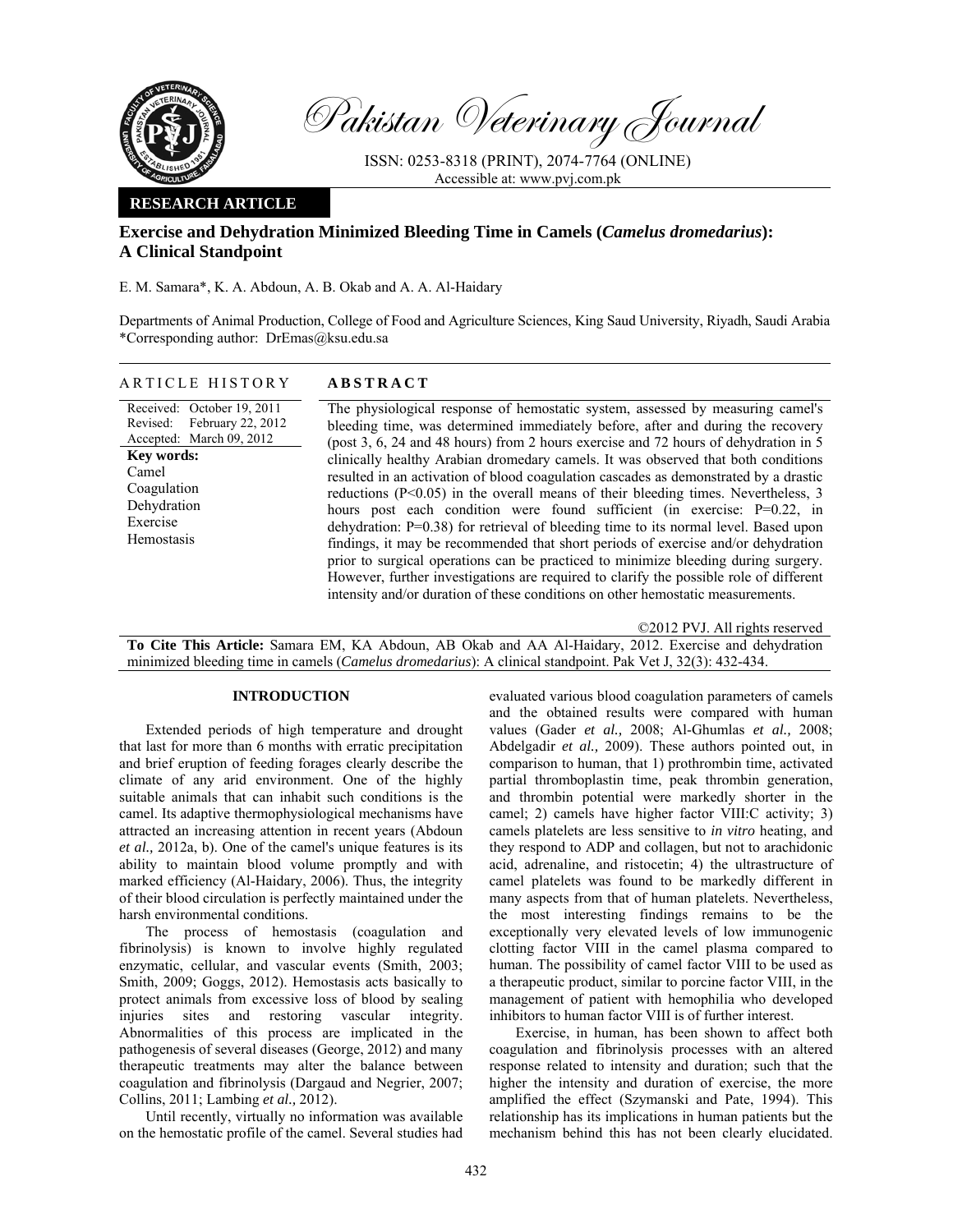Meanwhile, dehydration was considered as one of the major risk factors for clotting problems. In fact, blood volume is decreased and its viscosity is increased with dehydration (Chan *et al.,* 2002) and consequently, it would be more prone to clot.

To our knowledge, there is no published study on the effect of exercise and/or dehydration on any of the hemostatic parameters in any species of domestic and/or desert animals. Therefore, the purpose of this study was to provide a simple and reliable evidence of the effects of exercise and dehydration on the hemostatic system of dromedary camels and to examine the potential clinical implications of the findings.

### **MATERIALS AND METHODS**

Five clinically healthy Arabian one humped camels *(Camelus dromedarius*) of hybrid breed with mean body weight of 470±18.3kg and 2-3 years of age were used in the current study. Camels were housed, throughout the study, as a group in a semi-free (large, outdoor and relatively shaded) area at the Experimental Farm Station affiliated to the Department of Animal Production, College of Food and Agriculture Sciences, King Saud University, Riyadh, Kingdom of Saudi Arabia. Camels were fed at their maintenance level on a balanced ration and had free access to clean tap water except during the dehydration period.

This study was divided into 2 periods; exercise and dehydration, with 3 weeks apart. Each period was further subdivided into 3 stages; pre-treatment (48 hours duration), treatment (exercise and/or dehydration) and post-treatment stage (48 hours duration). In the exercise period, camels were exercised for 2 hours at an average speed of 10 km/h in a circular lane. Meanwhile, water was withheld for 72 hours during the dehydration period. It is worth mentioning that no apparent discomfort was observed in animals during both exercise and dehydration periods. Study design in addition to handling and restraining of camels were pre-approved by the faculty ethics committee, King Saud University.

Before 1 day of study commencement, a 5x5 cm area was shaved in shoulder and hip regions of each animal as a site for measurement of bleeding time (BT) (Al-Busadah, 2007). Animals' BT test was perfumed, on a restrained animal, by making two minor and uniforms incisions (5 mm long by 2 mm deep) within the shaved areas using disposable bleeding devices. Thereafter, blood was collected periodically (every 20 seconds) onto filter paper without touching the incisions. The mean time (min) that took for the incision to stop bleeding in both regions was recorded using a stopwatch. Animals' BT were measured immediately before (pre), immediately after (post 0 hours), and during the recovery (post 3, 6, 24 and 48 hours) of both study periods.

Data of animals' BT were analyzed using Proc GLM; the general linear models procedure for analysis of variance (ANOVA) of the Statistical Analysis Software (SAS Institute Inc., Cary, NC, USA). Completely randomized design was used to analyze the experimental data. The statistical model included the influence of study animals and treatments in addition to the interaction.

Statistical means were compared, thereafter, using Duncan's multiple range test. Overall level for statistical significance was set at P<0.05. All values were expressed as statistical means± SE, unless otherwise specified.

#### **RESULTS**

The physiological response of hemostatic system before, after and during recovery from the exercise period, assessed by measuring camel's BT, was similar to the response observed in the dehydration period.

In the present study, both conditions resulted in a drastic reduction (P<0.05) in the overall mean of camel's BT (Table 1). The recovery of camel's BT was followed up for 48 hours (Fig. 1). Three hours post each condition was found to be sufficient (in exercise: P=0.22, in dehydration: P=0.38) to return the measured BT to their pre levels. Nevertheless, camel's BT decreased (P<0.05) after 6 hours of both exercise and dehydration periods. In exercised animals, BT returned  $(P=0.35)$  to its pre values gradually after 24 hours and more (P=0.65) after 48 hours, while it appeared to require more than 48 hours to return in dehydrated animals (Fig. 1).



Fig. 1: Post-exercise recovery of bleeding time in exercised (A) and dehydrated (B) dromedary camels (Mean±SD). Mean values bearing different superscripts are significantly different at P<0.05.

**Table 1:** Effect of exercise and dehydration on bleeding time (Mean±SE) in dromedary camels

| <b>Parameters</b> | ВT                         |                         | P value       |        |
|-------------------|----------------------------|-------------------------|---------------|--------|
|                   | Pre                        | Post                    | Time          | Animal |
| Exercise          | $7.58 + 0.47$ <sup>a</sup> | $3.91 \pm 0.31^b$       | < 0.0001      | 0.74   |
| Water deprivation | $7.56 \pm 0.30^a$          | $3.78 \pm 0.25^{\circ}$ | < 0.0001      | 0.57   |
|                   | 22                         |                         | $\sim$ $\sim$ | 22     |

a-b Mean values bearing different superscripts are significantly different at P<0.05.